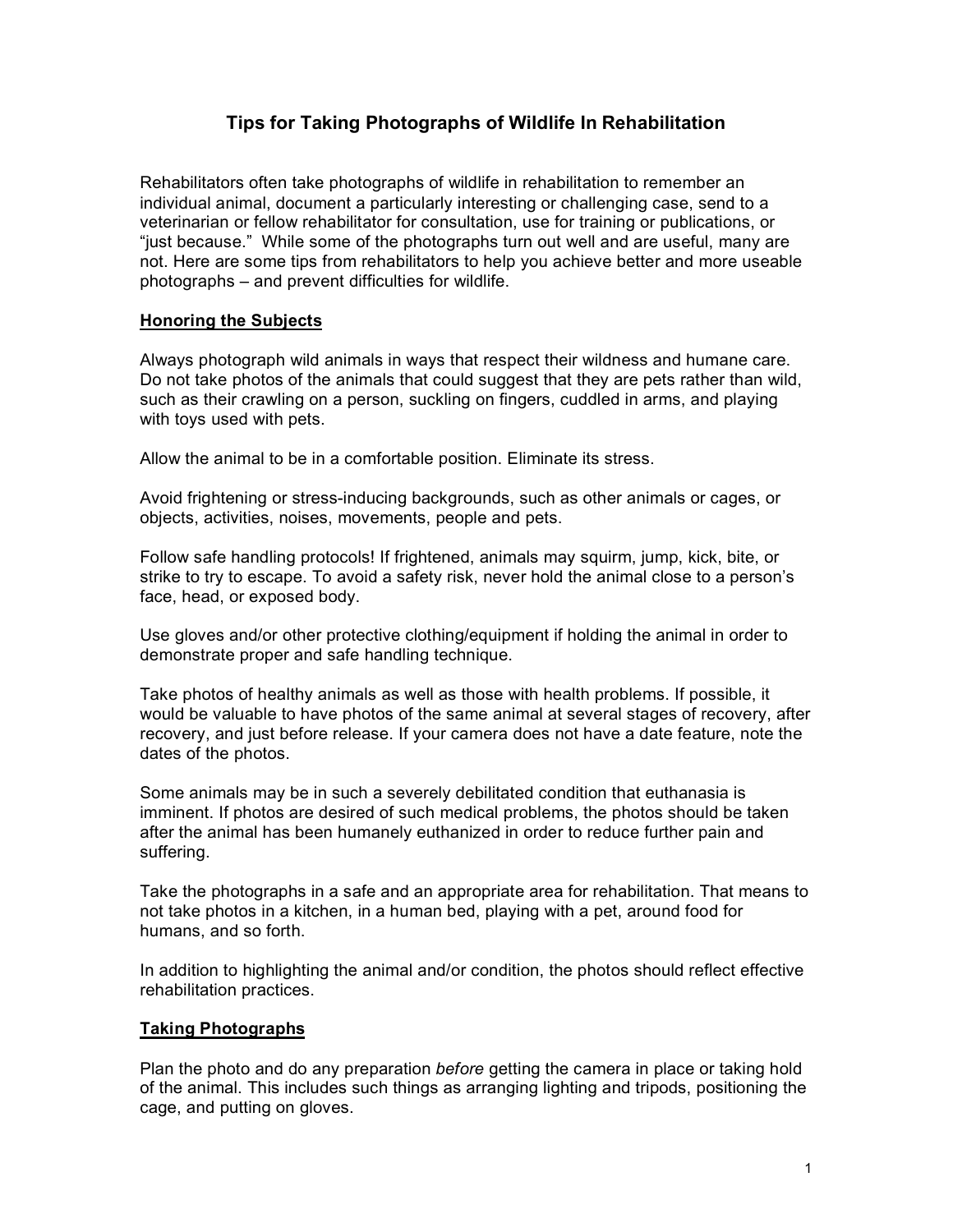Use a more muted and neutral color fabric for background, such a soft, light blue, gray or tan. Do not use a very high contrast material as a background, such as a solid white or black cloth. A solid background color is best. Avoid background with a busy print, such as a floral design.

If the animal is not held, or if relative size is not apparent, place an object near the subject to help indicate relative size. Various coins provide a good comparison for small subjects. A ruler can indicate size for larger subjects.

Some animals – especially adults – may have a fear reaction to the camera, possibly perceiving it to be a large eye of a predator, especially if the camera is above the animal. If it seems less stressful and still safe, consider holding the camera at the same level of, or an angle that is a little below, the animal. If the animal develops any stress from proximity to the camera or the photographic session, stop photographing! It may be possible to take a photo without stressing the animal at another time. Consider taking the photo from a distance or in concealment. Do not take photos unless fear and stress can be avoided.

Camera noise also may startle an animal. Minimize noise by turning the camera on before approaching the animal.

The photo can be of the animal by itself, such as in its cage, nest or bed. Some people are able to hold the animal with one hand and hold the camera with the other. Most people find it much easier to have a second person take the photo.

Try to focus the camera on the most important element. This may be the entire animal, or may just be part of the body. If possible, try to maintain a larger depth of field to increase maximum focus.

If the animal is not fearful and there is no risk to either the animal or the handler, you may consider a close-up. Do not get closer to the subject than your minimum focal distance. This means holding most cameras about 18-24 inches from the animal unless you are using a close-up or macro lens. If you get too close, the subject of your photograph will be out of focus. Do not worry if you are 36" from the subject since most photos can be enlarged later – as long as the subject is in focus.

Use a high-speed film or fast shutter setting to minimize any blur from movement. If the subject is suitably illuminated, this should not be an issue. Allowing the animal to assume a comfortable, non-stressing resting posture helps avoid undesired movement.

Take multiple images of the same subject from various angles and positions. As a general rule of thumb, 1 out of about 20 pictures results in an acceptable photo.

Practice by taking photographs of 'easy' subjects and learning from them so that you develop skills and confidence to take effective photographs quickly and without problems.

### **Lighting**

Natural light is the best for photos.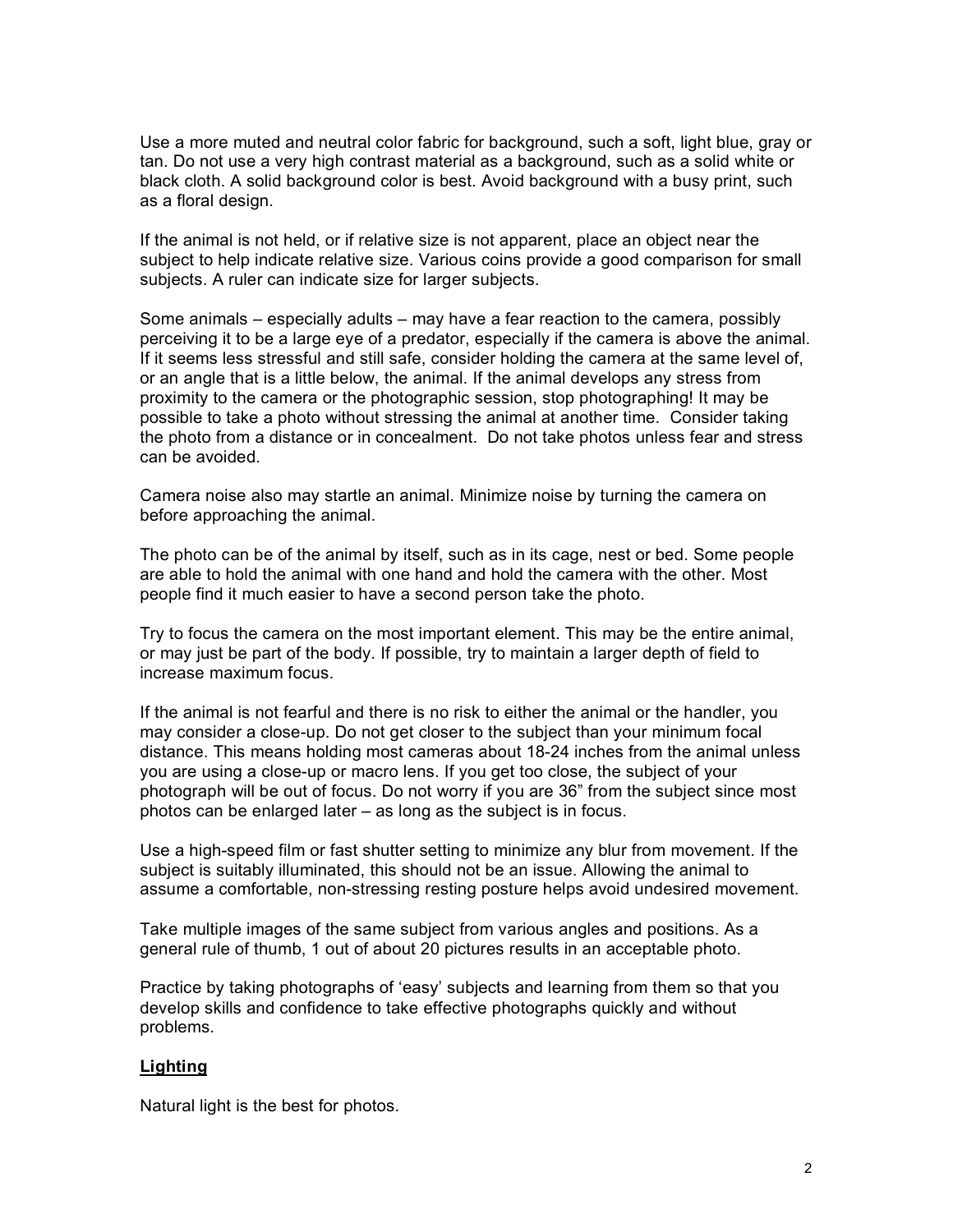Make sure the subject is evenly illuminated. When using natural light, especially when outdoors, the animal should not be in both light and shade.

Diffused sunlight is much better than direct sunlight. Consider taking the photo on a slightly overcast day or placing a light-colored bed sheet overhead.

Flash is okay, although an indirect flash is better. Do not worry about red-eye caused by the flash – this can be removed later, unless the eye is red from natural coloring or from an injury. Stop photographing after a single flash photo and allow the animal to relax.

Incandescent/florescent bulbs also are acceptable, but full-spectrum bulbs are better.

#### **Camera and Film**

For digital cameras, use the largest format (file size) possible. This captures the most detail, which is critical for later image enhancement. Acceptable file formats include JPG or TIFF. RAW also is acceptable, but not necessary due to the very large file size.

For film cameras, prints can be scanned and the originals returned to the photographer. If scanning, use a high quality scanner, in color, using a large file format setting in JPG or TIFF.

#### **Documentation**

It is easy to forget the specifics about an animal or case – especially during busy season. Therefore, it is important to make notes of which animals and cases were photographed. It is also helpful to record the numbers and dates of the photos to avoid confusion later when trying to sort photos by case and date.

While still fresh in your mind, identify the species of the animal, general age (e.g., nestling, fledgling, juvenile, adult), condition or problem, rather than assume that you will later recognize the case or remember the details.

It is very helpful to have complete documentation of the treatment specifics, timing, changes, results, etc. since that will help fellow rehabilitators learn from the cases. Even information on diet and caging would be helpful.

Place notes on the calendar or rehabilitation records to remind you about the next dates to take photographs.

Consider placing a sign in the rehabilitation room to remind about taking photos – with a list of the photos desired (see attached example).

#### **Contact Information**

Always provide the date of the photograph, the name of the rehabilitator and address, and the photographer and address, as well as other relevant contact information.

Provide the mailing address where any photographs should be returned.